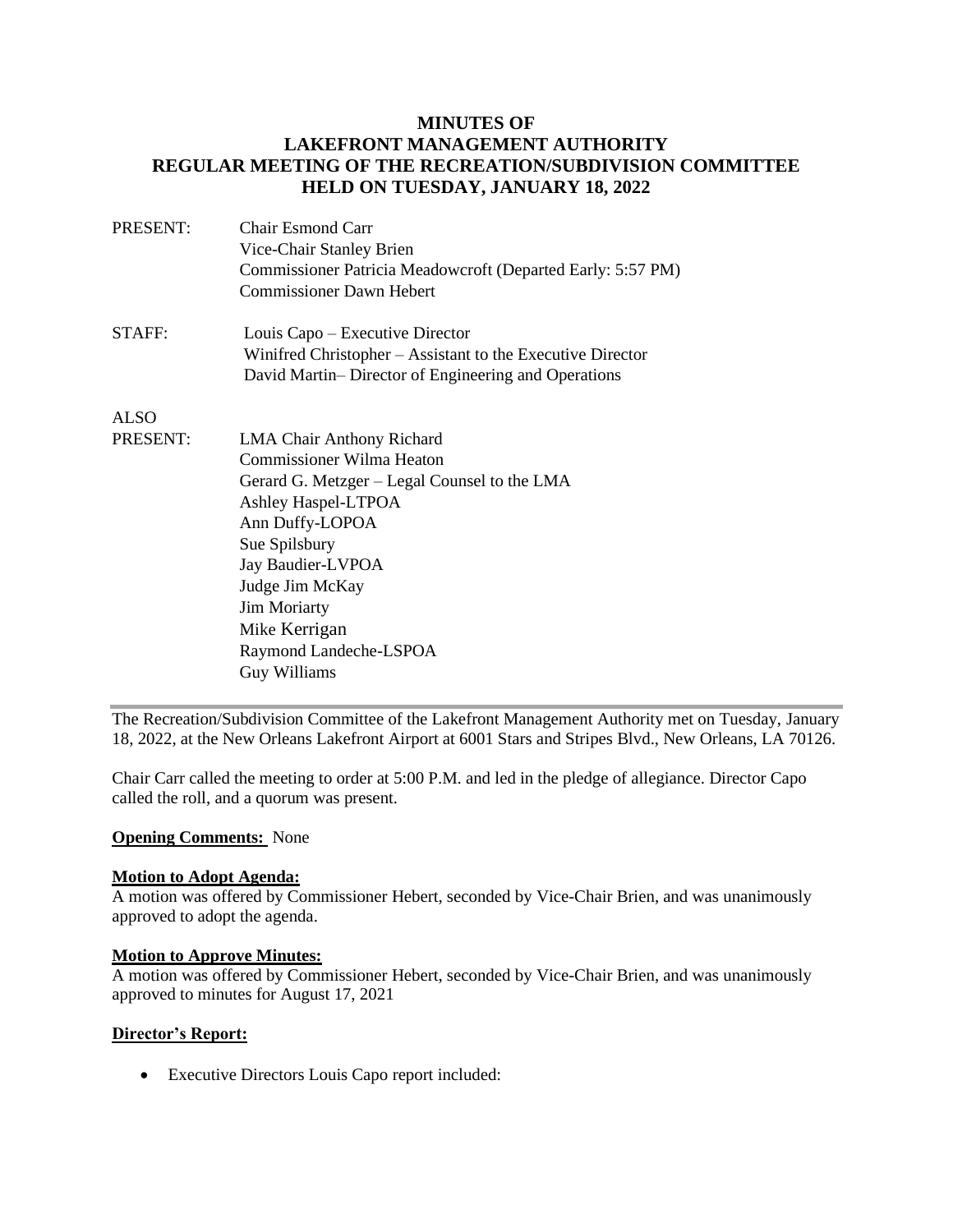- o Acknowledging Lake Terrace Property Owners Association President, Ashley Haspel. Director Capo stated that she was present to speak about an issue with Mrs. Benoit at 1744 Lakeshore Drive and the placement of dumpsters.
- o Ms. Haspel provided the committee with photo evidence of the dumpsters.
- o Director Capo noted that he spoke with a supporter of Mrs. Benoit, who stated that the dumpsters were placed in the servitude for a brief period of time while work was being performed on the interior and exterior. As of today, the dumpster remains, along with debris inside of it. He was also informed that the dumpster should be gone by Wednesday of the following week or at the latest Thursday.
- o Starting in February and into March the LMA staff will began budget hearing, staff will be setting up time frames at Thursday finance committee meeting.
- Mr. Martin Director of Operations and Engineering report included:
	- o The close-out documentation for the Hurricane Ida debris removal operations is progressing with the contractor and currently in the processing of closing the site. There is still some equipment and a scaffolding needing to be removed from the project site. However, the site has been cleaned.
	- o Mr. Martin is currently working with the contractor to turn in his closeout documentation. Therefore, by the next committee or board meeting the LMA will present a change order reducing the total from \$668,100.40 to \$418,002.70.
	- o LMA is currently and eagerly working with FEMA, having already submitted documentation from the debris monitor, and they are starting to work on a project worksheets for the debris removal operations that would allow the LMA to receive reimbursement.
		- o Approximately 5662 cubic yards of vegetative debris was removed. The monitors did not report any construction and demolition of any household hazardous waste.
		- o Removal of 54 trees that were larger than 12 inches.
		- o Removal of hazardous leaners and hangers from trees.
		- o 723 trees and removed and 45 stumps.
		- o Advised by our consultants that stumps that are eligible for removal have to be exposed or the tree stump has to be leaning out of the ground to be considered FEMA eligible.
	- o Fallen signs in subdivisions will be removed and taking to shop for safety until it can be inspected on whether it needs to be repaired or replaced.
- Chair Carr suggested the signed repair or replacement and neighborhood signage would be a good item to bring forward to the budget hearings next.
- Chair Carr also mentioned that some illegal dumping may have been taken place.
	- o Director Martin clarified that an encampment has been established along the Old Pontchartrain Beach site. However, the LMA is working with the City if New Orleans and the city's health coordinator to assist with finding the individuals at the encampment a better place to reside.

### **Public Comments:**

- Lake Terrace Property Owners Association President, Ashley Haspel thanked the committee for pressure washing the fountain. She stated that her main reason for being present was to talk about Mrs. Benoit and her servitude which had been on ongoing problem.
	- o She acknowledged the updated information about the dumpster provided by Director Capo.
	- o She stated that a few months ago Mrs. Benoit placed flowerpots and signs signal no trespassing blocking the servitude**.**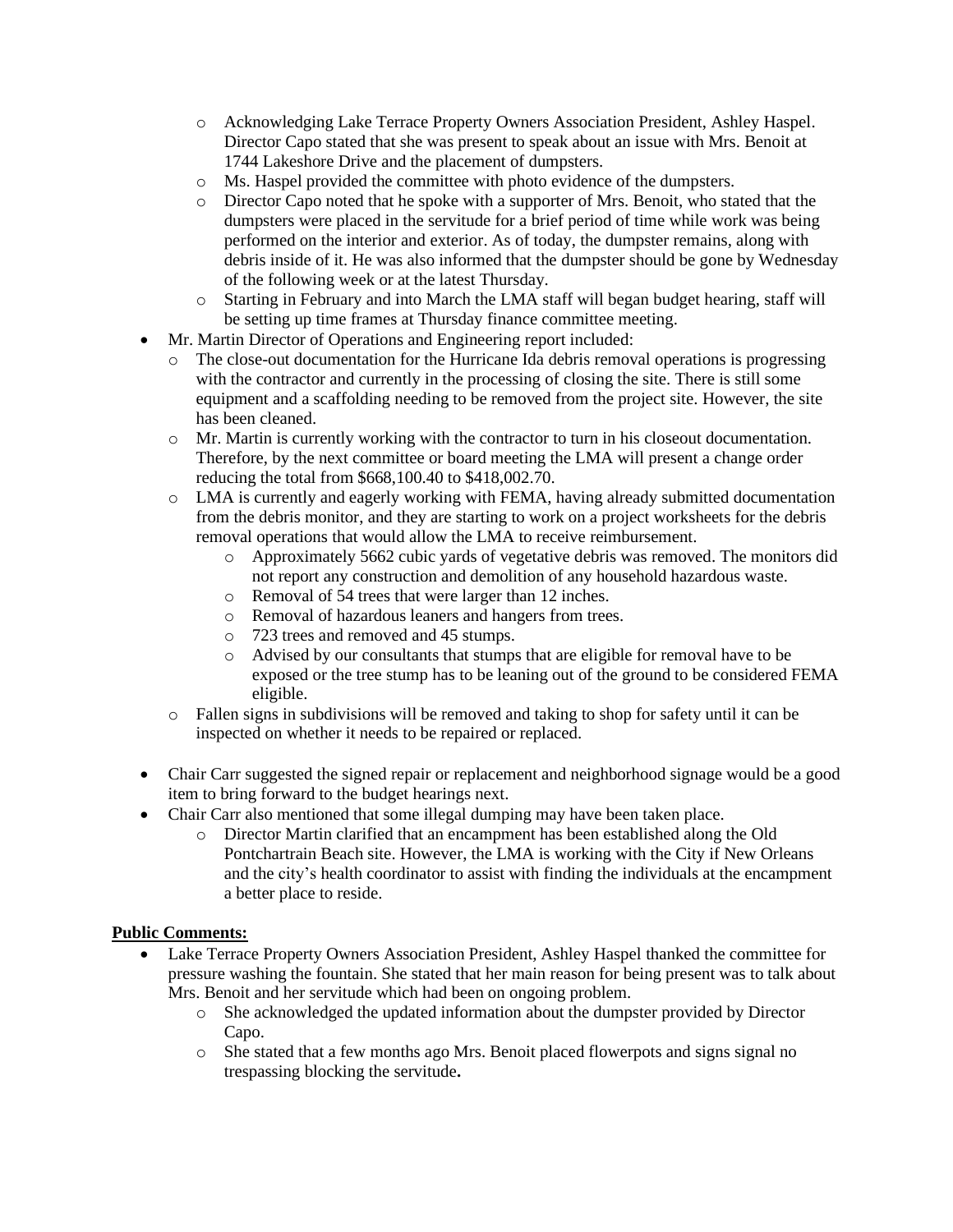- $\circ$  Ms. Haspel presented a letter that was addressed to this board from February 23<sup>rd</sup>, 2021 stating that Entergy said they were going to send a letter of no objection about the servitude, that they have no problem giving the servitude back to Mrs. Benoit. Ms. Haspel stated that this would be a major problem with her taking the servitude out of use.
- o The areas on which these easements and transformers rest will be owned by the Orleans Levee Board, except in certain squares, and Mrs. Benoit is not in one of those squares according to Ms. Haspel.
- o Ms. Haspel is requesting that this long-standing issue of three years be resolved.
- o Chair Carr recalled the email and the discussion of LMA working with Mrs. Benoit and her lawyers to come up with a solution.
	- **EXECUTE:** Director Capo stated that within that period of time initially the LMA had some back-and-forth correspondence with her lawyers, finally they stopped responding.
	- **•** Jeff Dye stated that the Louisiana Supreme Court judgment confirmed that servitude exists for the benefit of the neighborhood.
	- **•** Jeff Dye recommends that if Mrs. Benoit would like to come up with a legal proposal by which the servitude could be relinquished, the LMA could consider that route. However, Dye recommends that LMA should not incur the legal expenses on a strategy that maybe impossible. Her legal team stopped communication with both Executive Director Capo and Legal Counsel Dye.
	- Commission Carr stated that based on the communication from the neighborhood, there is no desire to give up the servitude or consider a proposal off the table. Chair Carr requested that the LMA be proactive with communicating to Mrs. Benoit about blocking the servitude with a dumpster and flowerpots.
- o Ms. Haspel stated that the four neighborhoods discussed last year that it would set a dangerous precedent if the servitude is given back to Mrs. Benoit.
- o Ray Landeche spoke in support of Ms. Haspel recommendation, also stating that the LMA should not be giving away servitudes, who's key design was created for neighborhood flow and access.
- o Mrs. Ann Duffy, resident of the Lake Oaks neighborhood spoke in opposition of the development of a parking lot in the Lake Oaks neighborhood for the adjacent Pontchartrain Beach proposed development.

#### **Old Business:**

### **1) Presentation by Ancient Order of Hibernians of Louisiana, Inc. and discussion and recommendation on the plan of the Hibernian Memorial Park.**

- o Jim Moriarty with Judge Jim McKay and Mike Kerrigan, members of The Ancient Order of Hibernians are responsible for putting the park in the neutral ground on West End Blvd and presently The Hibernian Memorial Park.
- o Received a grant from the Irish Government and will be producing a 60 minute documentary film on the history of the New Basin Canal with interviews with prominent members who grew up in the area.
- o Mr. Moriarty thanked the LMA for it's time and patience during the memorial development. He stated that the initial resolution passed a year ago projected that construction of would conclude on in late February of 2022, however they we're unable to have the construction completed.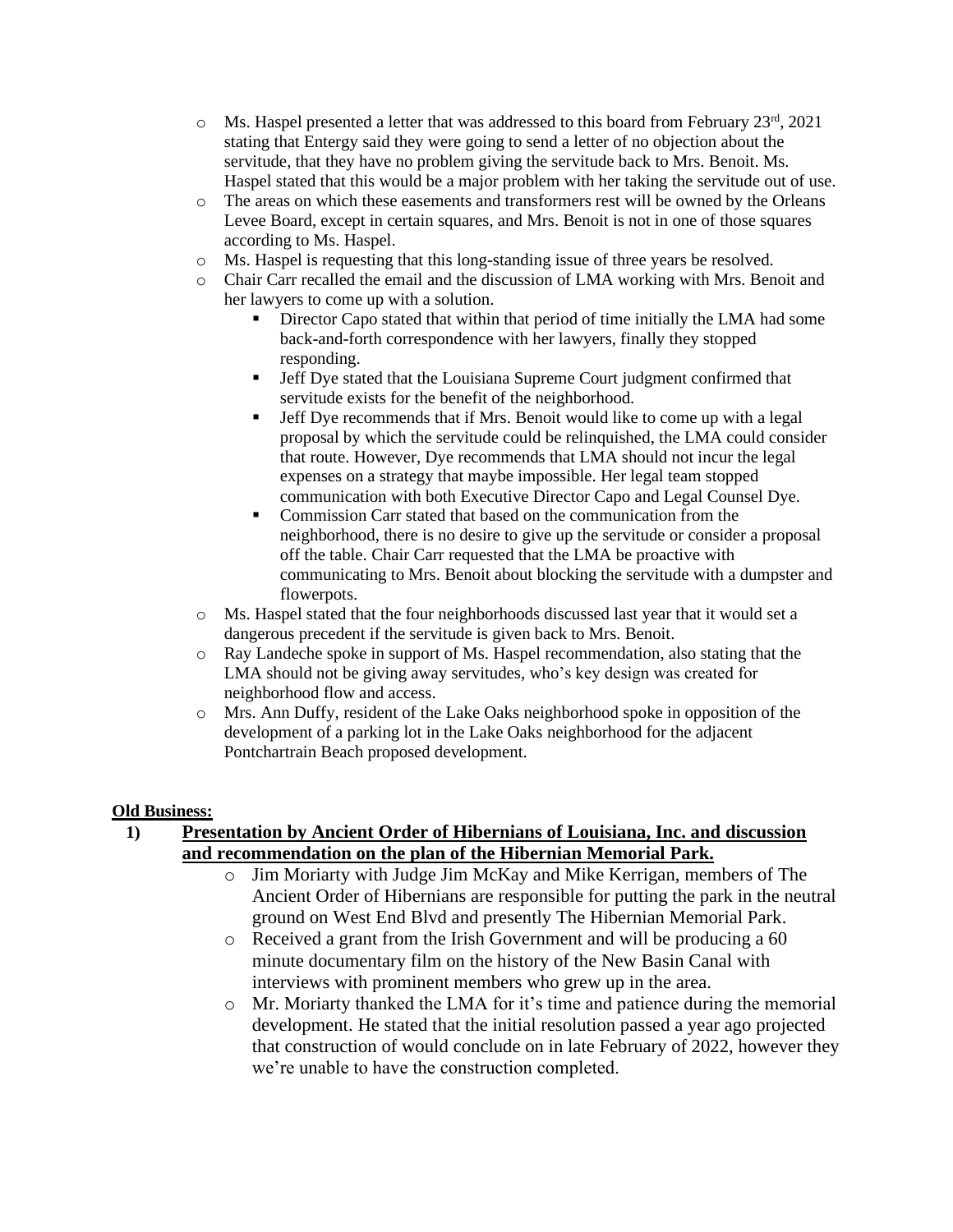- o The Ancient Order of Hibernians is requesting to have the resolution amended for an extension of the contract.
- o Chair Carr inquired about how the charity received funding.
	- o Mr. Moriarty stated that they had received \$200,000.00 in State Capital Outlay funding, a beautification grant for \$200,000.00, and funding from the Irish Government.
	- o Attorney Metzger stated that it was to his understanding that the Ancient Order of Hibernians were requesting an extension for the completion date construction for two years through February 28<sup>th</sup>, 2024.

A motion was made by Chair Carr to recommend the authorization, permit and right of entry for construction and maintenance of the Hibernian Memorial in the New Basin Canal Park to extend the completion date of construction by two years through February 28, 2024. The motion was seconded by Commissioner Hebert and was unanimously approved. The motion carried.

# **2) Update regarding Hurricane Ida debris removal.**

*Note: Covered in Director of Report.*

# **New Business:**

## **1)Discussion of Master Plan for public access for "Parcel – 3" (formerly known as Pontchartrain Beach) by Pontchartrain Beach Foundation, a 501(c)(3) organization.**

- o Dana Brown of Dana Brown & Associates, presented the Pontchartrain Beach Foundation's vision for the Old Pontchartrain Beach site.. The foundation was formed a few months ago for the purpose of looking at redeveloping the beach into a recreation and passive recreation area.
- o Location specs include:
	- o Small wetlands for educational purposes
	- o A lot for planting trees needed for shading on the land side
	- o Use of the larger areas for swimming.
	- o Designated for area for non-motorized boats such as kayaks, etc.
	- o A dog park with pond but having sensors to detour the animal from running into the lake.
	- o Protected pedestrian area from motor vehicles.
	- o Beach volleyball courts.
	- o Small Terraces w/ stone concrete edges for sitting.
	- o Green area for picnicking

Chair Carr requested information on the parking grid that he could share with the Lake Oaks neighborhood. He wanted to ensure that it's communicated properly to the neighborhood.

> o The area projected for overflow parking is part of the footprint of the Franklin Facility.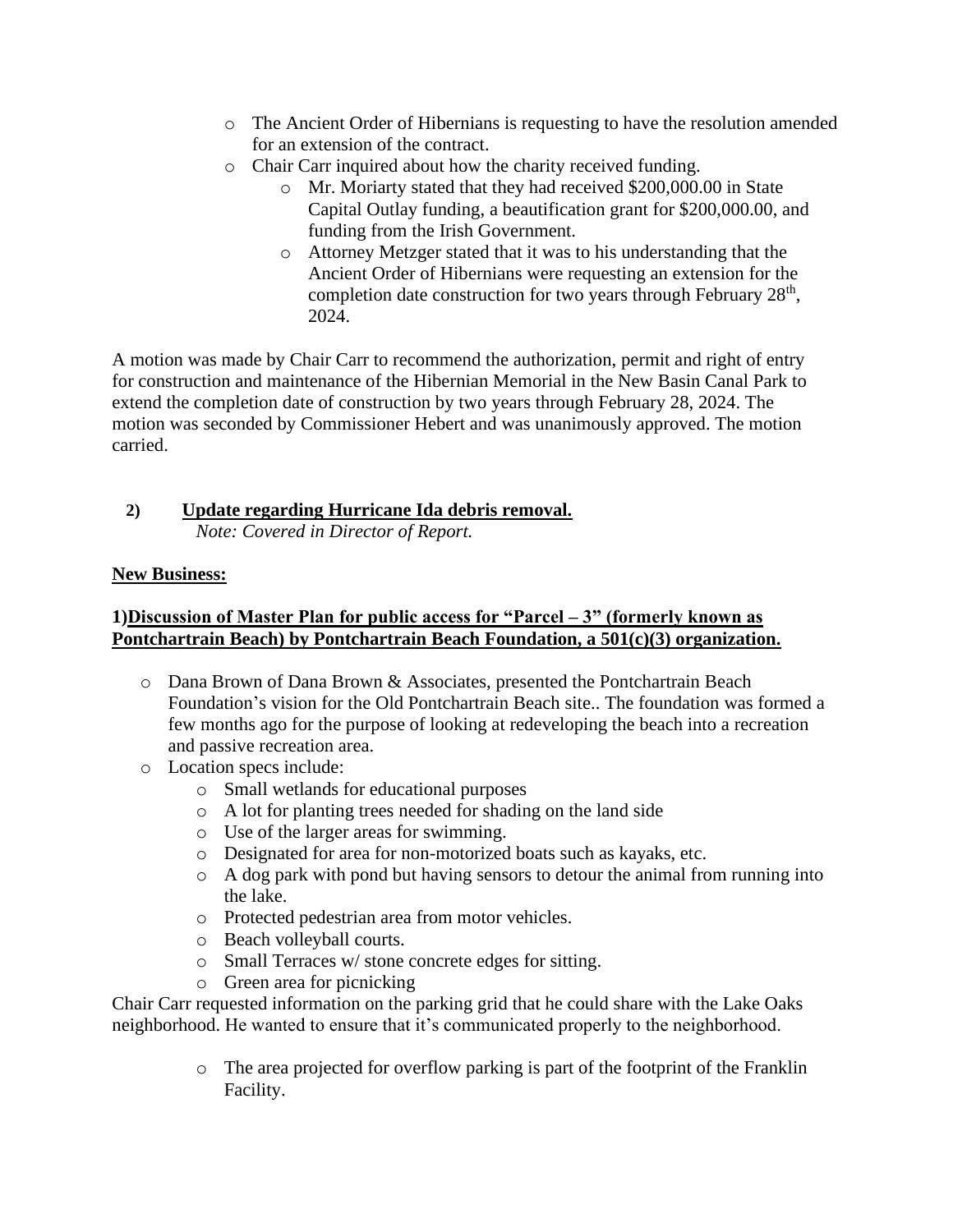- o The Orleans Levee District's is required to maintain 30 % green space.
- o For clarification the area in question is not located in Lake Oaks Park.

Commissioner Hebert questioned the safety of crossing the street from the parking lot to access the beach.

- o Ms. Brown stated that to some degree traffic engineers would have to study the aspects of vehicle and pedestrian traffic in that area to determine safety protocols.
- o She suggested instead of just a sign that says crosswalk and it could be a push button, signaling cars to slow down.

Chair Carr stated that his biggest concern was the maintenance of the facility and the source of funding to maintain the property. Is there a plan for operating cost and commerce?

- o Ms. Brown indicated that there are operating cost that were penciled out five to six years ago, however their plans my look different now. She would need to speak with Pontchartrain Beach Foundation about their intentions.
- o In the terms of commerce, if food trucks are allowed, they would have to pay a fee for licensing or occupancy.

Chair Carr inquired if the foundation had a milestone schedule and when are they seeking to obtain a lease.

> o Ms. Brown stated that their millstone is based on getting a lease and that obtaining lease would be feasible as soon as a deal with parking has been established.

Chair Carr asked if she or another representative consider speaking with the residents of the Lake Oaks at the next neighborhood meeting.

Commissioner Heaton elaborated on the potential partnership between the City of the New Orleans and the Lakefront Management Authority.

Lastly, Ms. Brown stated that when the news got out in the public about the redevelopment of Pontchartrain beach, monetary donations started to pour into the foundation.

Chair Carr asked would there be an admissions fee to access the beach

o Ms. Brown reply was that there would be no admissions fee.

### **2)Discussion regarding flooding issues on Marigold Lane**.

Mrs. Sue Spilsbury of 21 Crane Street spoke to the committee regarding the lane behind her home is horrible conditions. Her description was that of standing water, running water from uphill, and it banking up against the upheave portion of the lane.

Commissioner Hebert inquired about what could be causing the issue.

Mrs. Splisbury stated that the water in the lane and ponding up against her door, caused \$14,000 worth of flooring damage during Hurricane Ida.